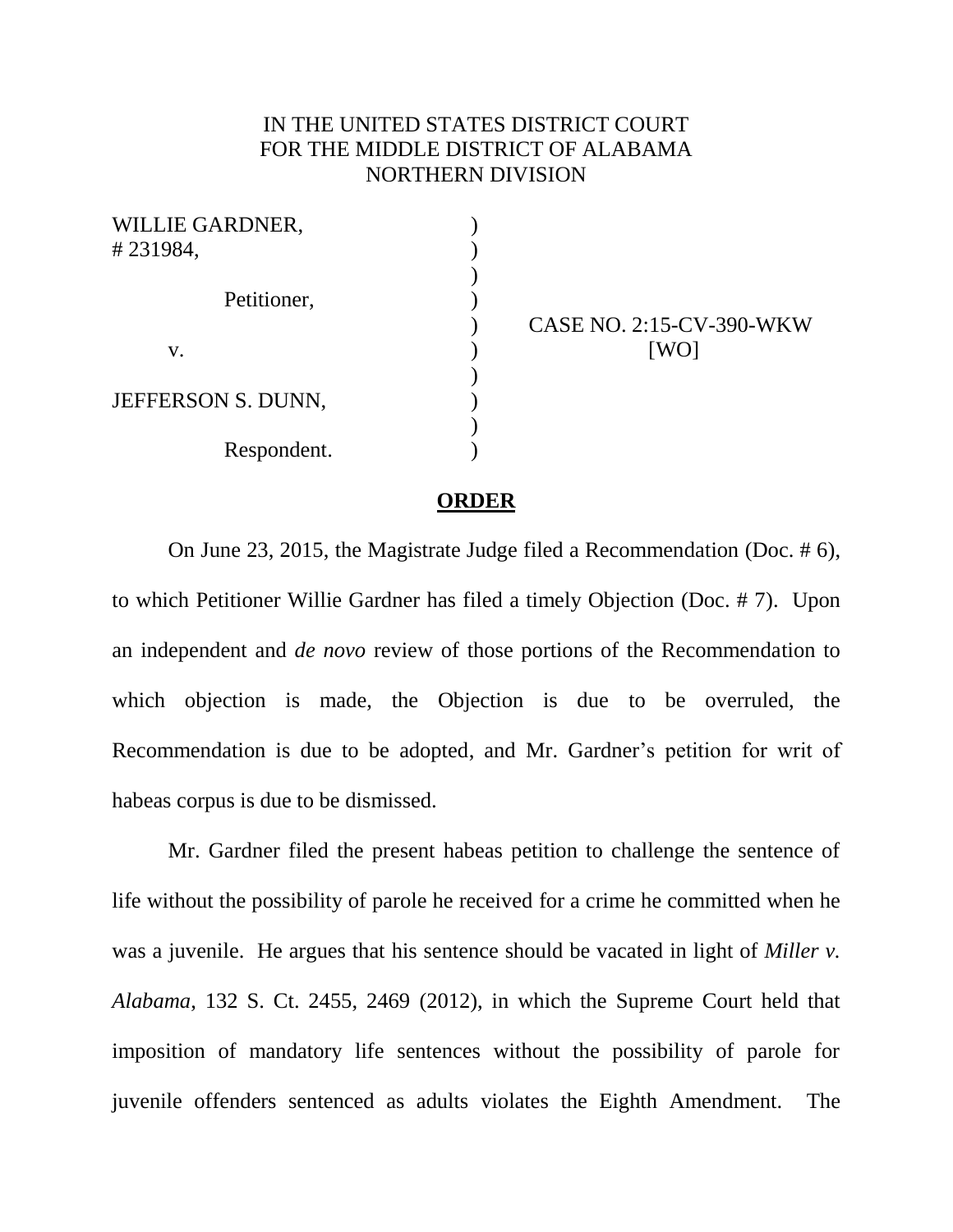Magistrate Judge did not reach the merits of Mr. Gardner's challenge because he determined that Mr. Gardner had failed to obtain the requisite order from the Eleventh Circuit authorizing the district court to consider a successive habeas petition, leaving the court without jurisdiction.

Mr. Gardner objects to the Recommendation of the Magistrate Judge. In his Objection, Mr. Gardner does not argue that his present petition is not successive for purposes of triggering the requirements of 28 U.S.C. § 2244(b)(3)(A). Nor does he contend that he has received the requisite authorization from the Eleventh Circuit. Rather, Mr. Gardner argues that this action should be stayed pending the Supreme Court's determination in *Montgomery v. Louisiana*, 135 S. Ct. 1546 (2015), on grounds that *Montgomery* will determine whether the holding in *Miller* should be applied retroactively.

While this court acknowledges the import of the forthcoming decision in *Montgomery*, its pendency does not confer jurisdiction upon this court to entertain Mr. Gardner's petition. As the Supreme Court has explained, failing to adhere to  $\S$ 2244(b)(3)'s "gatekeeping provisions" deprives district courts of jurisdiction to entertain habeas petitions. *Burton v. Stewart*, 549 U.S. 147, 152 (2007). Accordingly, this court echoes the determination of the Eleventh Circuit that dismissal of the present petition "does not preclude" Mr. Gardner from seeking leave from the Eleventh Circuit to file a new, successive petition "after the